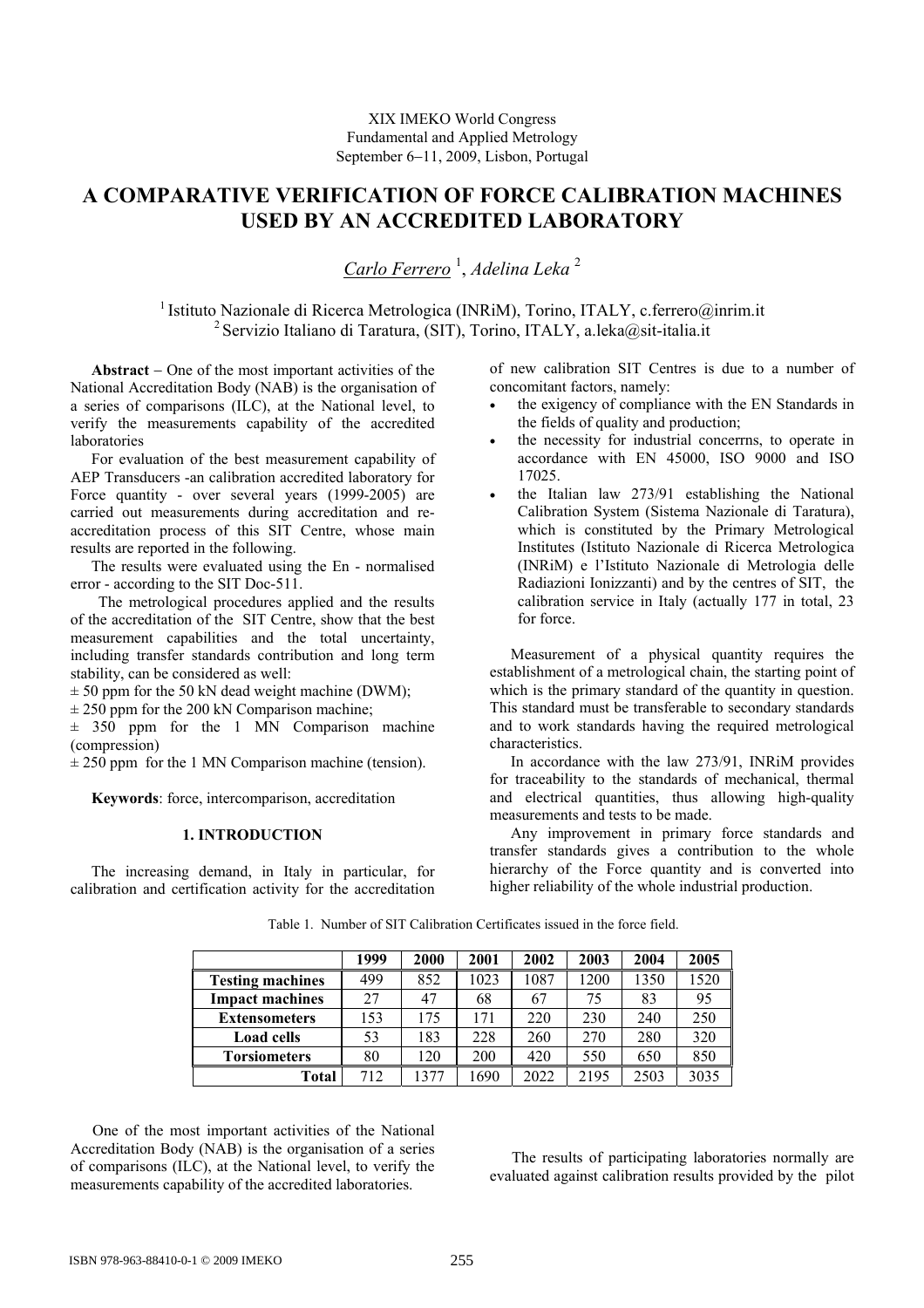laboratory. To establish the reference values force transducers are used , with different nominal values. These transducers have a long metrological history and their capability is well known.

 The uncertainty associated with calibration force standards was checked by comparing the results obtained with different dynamometers from 1 kN to 1000 kN on the INRiM primary force standards dead weight machine (DWM).

The test method is of the same type as that adopted in international comparisons: using several dynamometers for checking from 10% of the scale to the full-scale of the force standards.

# **2. METROLOGICAL EVALUATION OF FORCE CALIBRATION MACHINES**

### *2.1 Measurement equipment*

The five load cells used as reference force standards are from 5 kN to 1000 kN in capacity, compression and tension type. Load cells are of different manufacturers and different elastic body structures. The model and serial numbers of the five load cells used in the comparative tests were: RPO-Ba3-5kN; HBM-TOP-20kN; AEP-KAL-50kN, AEP-KAL-500kN, AEP-KAL-1000kN.

For data recording was used a HBM DMP40 digital precision measuring unit. The DMP40 settings were: excitation voltage: 5 V; unit: mV/V; range 2,5; Low-pass filter: 0,10Hz Be.

For evaluation of the best measurement capability of AEP Transducers -an calibration accredited laboratory for Force quantity - over several years (1999-2005) are carried out measurements during accreditation and reaccreditation process of this SIT Centre, whose results are reported below.

 The SIT Centre of the AEP Transducers spa, is equipped with three Force Calibration Machines produced by Galdabini Spa:

- Dead weight machine (MCF) up to 50 kN
- Comparison machine (MTC) up to 200 kN
- Comparison machine (MTC) up to 1000 kN

 Under assessment, the Laboratory and its standard machines were transferred to a new location. The results of the metrological verification before and after the transfer are of particular significance since they enable the stability of the metrological characteristics of the standard machine to be evaluated.

This method consists in calibrating one dynamometer on one of the two machines, a subsequent calibration on the other machine and lastly re-checking the calibration on the first machine to evaluate stability (drift) of the transfer transducer, following the scheme A-B-A.

From the comparison of the results obtained with different types of dynamometers it is possible to take into account the numerous parameters in the transmission of the force vector, that provides an integral view of the behaviour of the first-line standard machines of the SIT Calibration Centres.

#### *2.2 Experimental results*

The 50 kN dead weight machine was completely disassembled and reassembled in the new laboratory, while the comparison machines were transported without being disassembled.

The uncertainty of AEP Laboratory associated with calibration force standards was checked by comparing the results obtained with different dynamometers on the INRIM primary force standards from 30 kN to 1 MN.

 In the present paper the main results obtained during the comparison are discussed, in particular the differences on the repeatability and accuracy given by the different calibration machines are compared and evaluated.

Before and after transfer of the AEP Force standards, calibration was carried out with different types of dynamometer in order to evaluate the stability of the machine during the operations of transfer and reassembly as shown in the Fig. 1.

Fig. 2 shows the relative differences between the two machines obtained with traction tests with the different dynamometers on the INRIM hydraulic multiplication force standard machine and the AEP 1 MN comparison machine. The figures also show the relative differences of the results obtained in 1997-1998 and those before the transfer in the new laboratory in 1999 (AEP1).

Fig. 3 shows the relative differences between the two machines (AEP- INRIM / INRIM). obtained with dynamometers type RPO-BA3 (5 kN) and AEP-KAL (50 kN) on the 1 MN and 30 kN INRIM primary standards and on the 50 kN AEP MCF dead weight machine.

Typically, these differences are below 30 ppm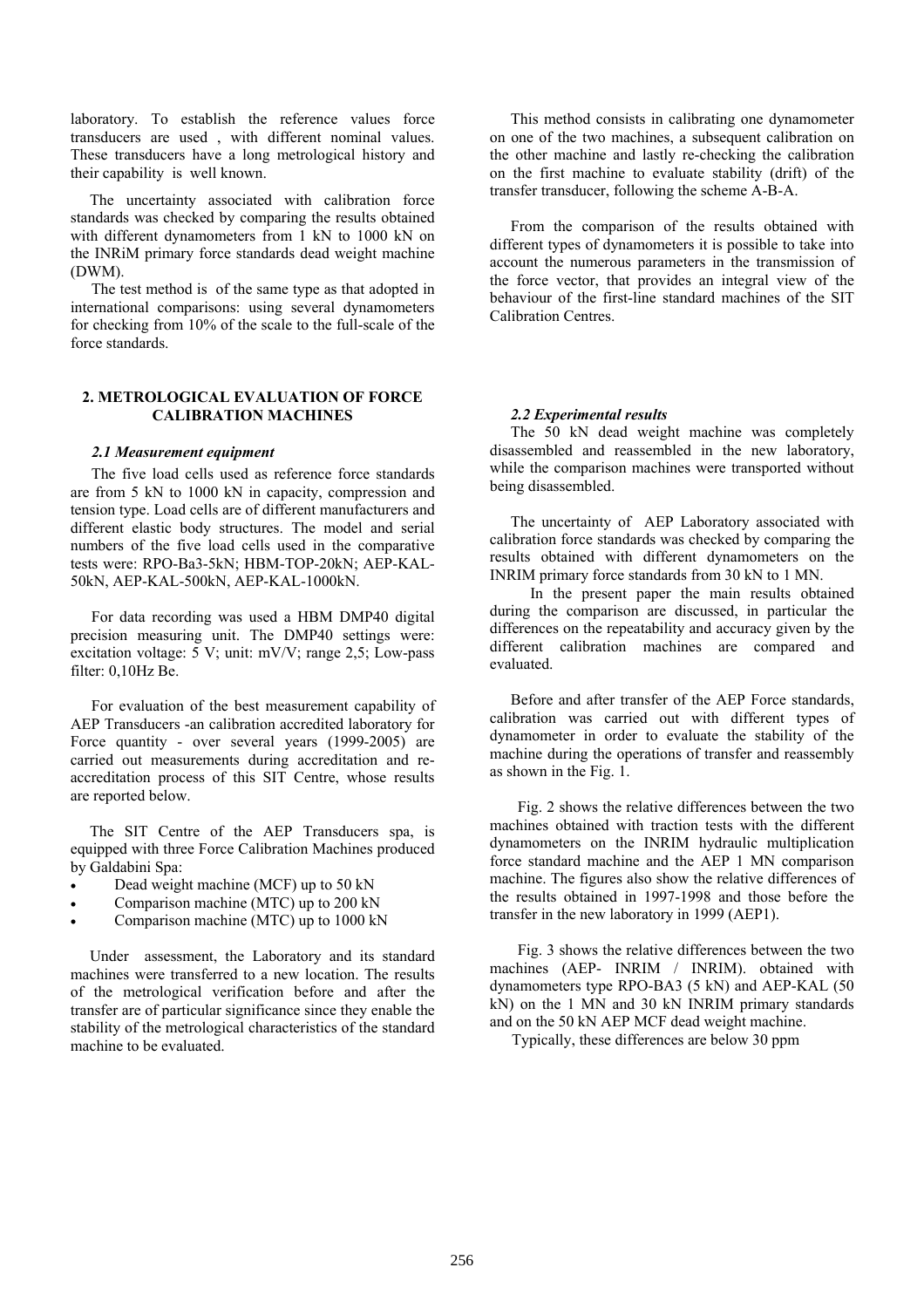

Fig. 1. Relative differences between the AEP comparison machine and INRIM dead weight machines up to 200 kNin compression.



Fig. 2. Relative differences between the AEP comparison machine and INRIM dead weight machines in tension.



Fig. 3. Relative differences between the AEP-MCF and INRIM-DWM in tension up to 50 kN.

The Fig. 4 reports the mean values calculated over four angular positions of the dynamometer, carefully verifying the position of the dynamometer each time in relation to the axis of the machine so as to check the rotation effect more precisely and thus the existence of any transverse or eccentric components. It shows the relative differences of the results obtained in 1999 and 2005 on the MTC200 and MTC1000 up to 200 kN.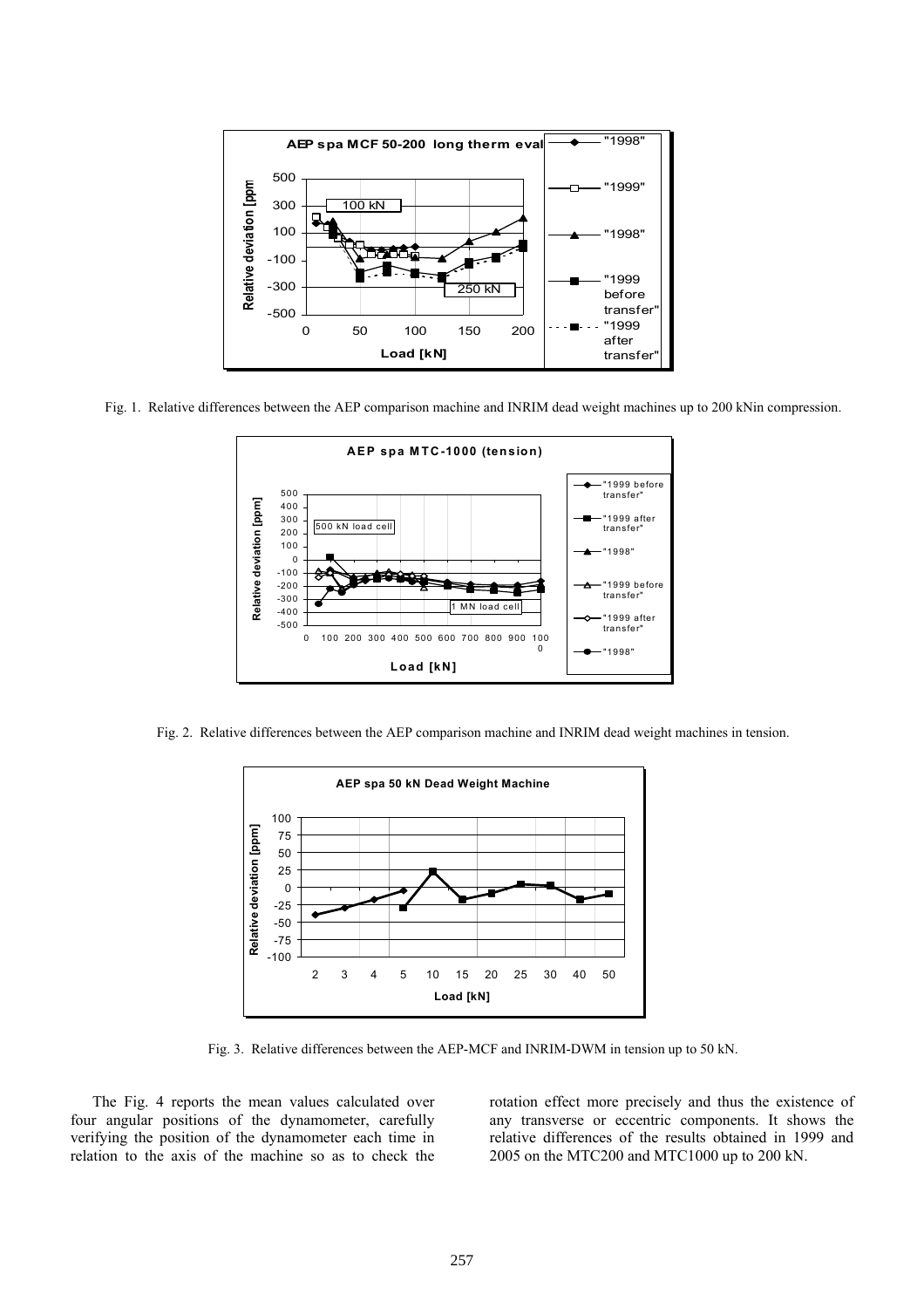

500 400 300  $\times_{\cdot\cdot_\infty}$ 200

 $\overline{\circ}$ 

 $\phi$   $\times$  100 ` $\cdot$  200 300 ...400  $\cdot$  ...590 600 700 800 ... 900 1000

**Load (kN)**

-500 -400 -300 -200 -100 0 100

**ppm**

 $\epsilon$ 

Fig. 4. Long-term data 1999-2005) of MTC AEP machines in compression up to 200 kN.



Fig. 5. Long-term data of MTC AEP machines in tension up to 1000 kN.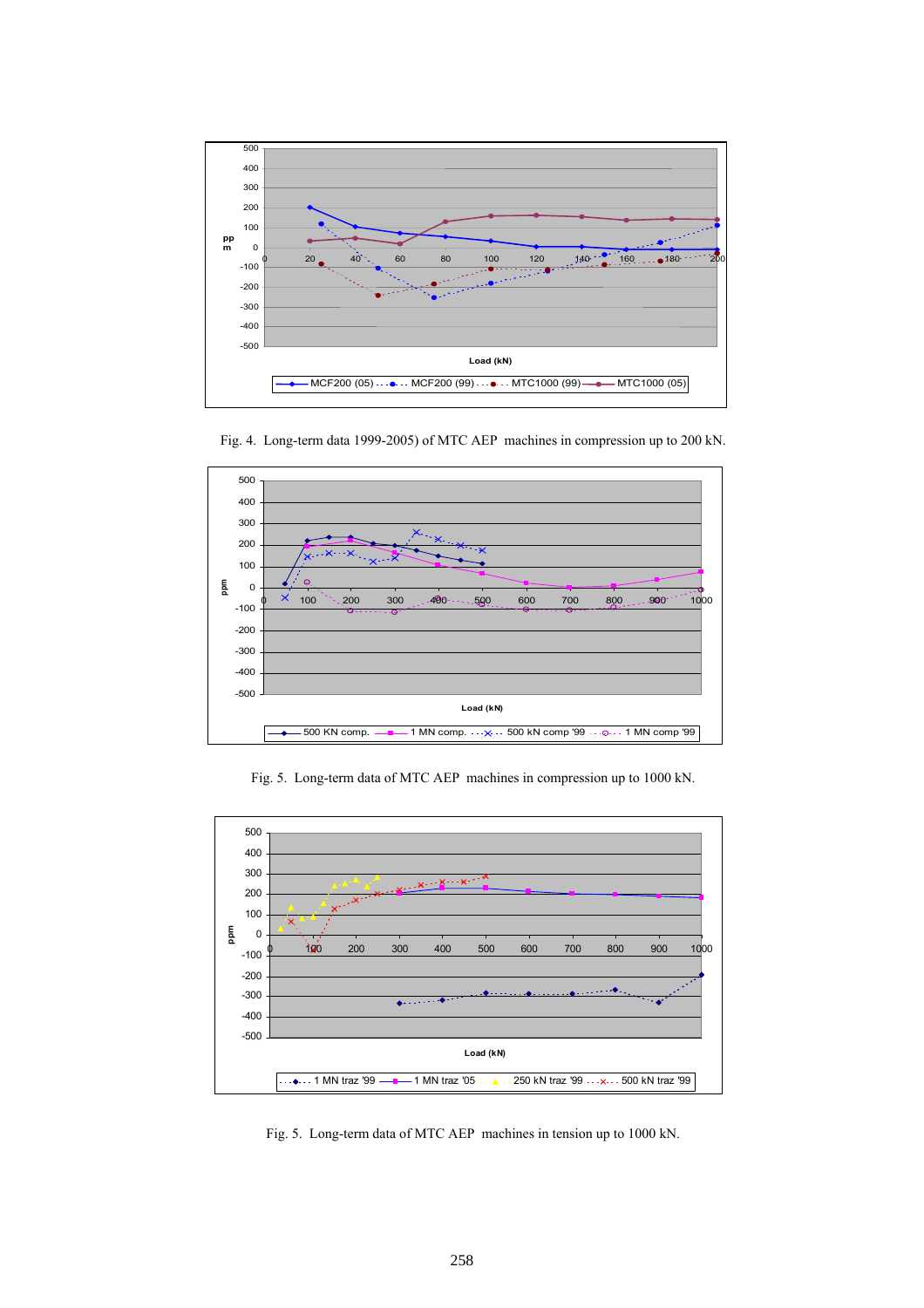Fig. 4 shows the relative differences of the results obtained in 1999 and 2005 with dynamometers type AEP-KAL-500 and AEP-KAL-1000 on the 1 MN-INRIM primary standard and on the AEP MTC- 1000 comparison machine in compression.

Fig. 5 shows the relative differences of the results obtained in 1999 and 2005 with dynamometers type AEP-KAL-250, AEP-KAL-500 and AEP-KAL-1000 on the 1 MN-INRIM primary standard and on the AEP MTC-1000 comparison machine in tension.

# **3. RESULT ANALYSIS**

On the basis of the test results obtained during the ILC and outlined in previous Figures, the following considerations may be made:

## *3.1 Side force and moments.*

Figures and tables report the mean values calculated over four angular positions of the force transducers, carefully verifying the position of the force transducers each time in relation to the axis of the machine so as to check the rotation effect more precisely and thus the existence of any transverse or eccentric components. In particular:

a) The lateral forces and moments may be considered sufficiently small on the basis of the rotation effect determined with force transducers placed in different angular positions compared to the axis of the machine.

b) As expected, the rotation effect is generally lower for the three-column isostatic structure machine than that obtained for the two-columns machine.

The rotation effect were found to be below 50 ppm for the 50 kN dead weight machine and 100 ppm for the comparison machines, acceptable for these types of force calibration machines and for the load cells used.

Their value is such as not to influence the average output of the single-component dynamometers, and thus the uncertainty of the forces generated by the different calibration machines.

### *3.2 Repeatability*

Repeatability 0f the results obtained on the AEP-MCF dead weight machine was of the order of  $1 \times 10^{-5}$  at full scale and certainly within 2  $10^{-5}$  for the part under verification.

#### *3.3 Uncertainty and normalised error En*

For the evaluation of the best measurement capability for the AEP accredited Calibration Centre, (< 0,01% for the DWM and  $\leq 0.02\%$  for comparison machine) the uncertainty values determined during the comparison, are markedly lower than the uncertainty required for calibration of load cells under the standard ASTM E74 and ISO 376, for all values of force generated, considering both the contributions to uncertainty deriving from relative variation between the AEP calibration machines and INRIM-DWMs, and those due the other contributions (repeatability, rotation effect, etc.) as defined in EA/10-04.

The relative deviation of each force calibration machine is expressed, where possible, as the average of

$$
En = \frac{X_{LAB} - X_0}{\sqrt{U^2_{LAB} + U^2_0}}
$$

the results obtained with different transfer standards for the same force range. The results can be evaluated using the normalised error En according the ISO Guide 43 and EA-2/03 guideline:

Where:

 $X<sub>LAB</sub>$ = the calibration result given by the laboratory  $X_0$  = the reference value

 $U<sub>LAB</sub>$ = the uncertainty reported by the laboratory

 $U_0$  = the uncertainty of the reference value.

The normalised error En is, as a rule, less than 0,4 for all the calibration machines involved in the intercomparison.

## **4. CONCLUSIONS**

For the evaluation of the best measurement capability, we can say that the uncertainty values estimated during the comparison, are significantly lower than the uncertainty required for calibration of load cells in compliance with the standard UNI-EN ISO 376 and ASTM E74-06, for all values of force generated, considering both the contributions to uncertainty deriving from relative variation between the laboratory and INRiM machines, and those due to repeatability and the rotation effect. In particular:

The metrological procedures applied and the results of the accreditation of the SIT Centre, show that the best measurement capabilities and the total uncertainty, including transfer standards contribution and long term stability, can be considered as well:

 $\pm$  50 ppm for the 50 kN dead weight machine;

 $\pm$  250 ppm for the 200 kN Comparison machine;

 $\pm$  350 ppm for the 1 MN Comparison machine (compression)

 $\pm$  250 ppm for the 1 MN Comparison machine (tension).

#### **REFERENCES**

- [1] C. Ferrero," IMGC fra ricerca, disseminazione ed accreditamento", Brescia, 1996.
- [2] M.Peters, "Limits to the uncertainty achievable in force transfer", *Weightech* '83, 1983.
- [3] C.Ferrero, C. Marinari, "Metrological characterization of load cells by means of different multicomponent calibration systems", *Jurema*, Zagreeb, 1987.
- [4] C. Ferrero, C. Marinari, "The dissemination of the Force Unit in Italy", *XVI IMEKO World Congress*, pp. 39-44, Wien, 2000.
- [5] GUM: UNI CEI ENV 13005 "Guideline on the uncertainty of measurements"